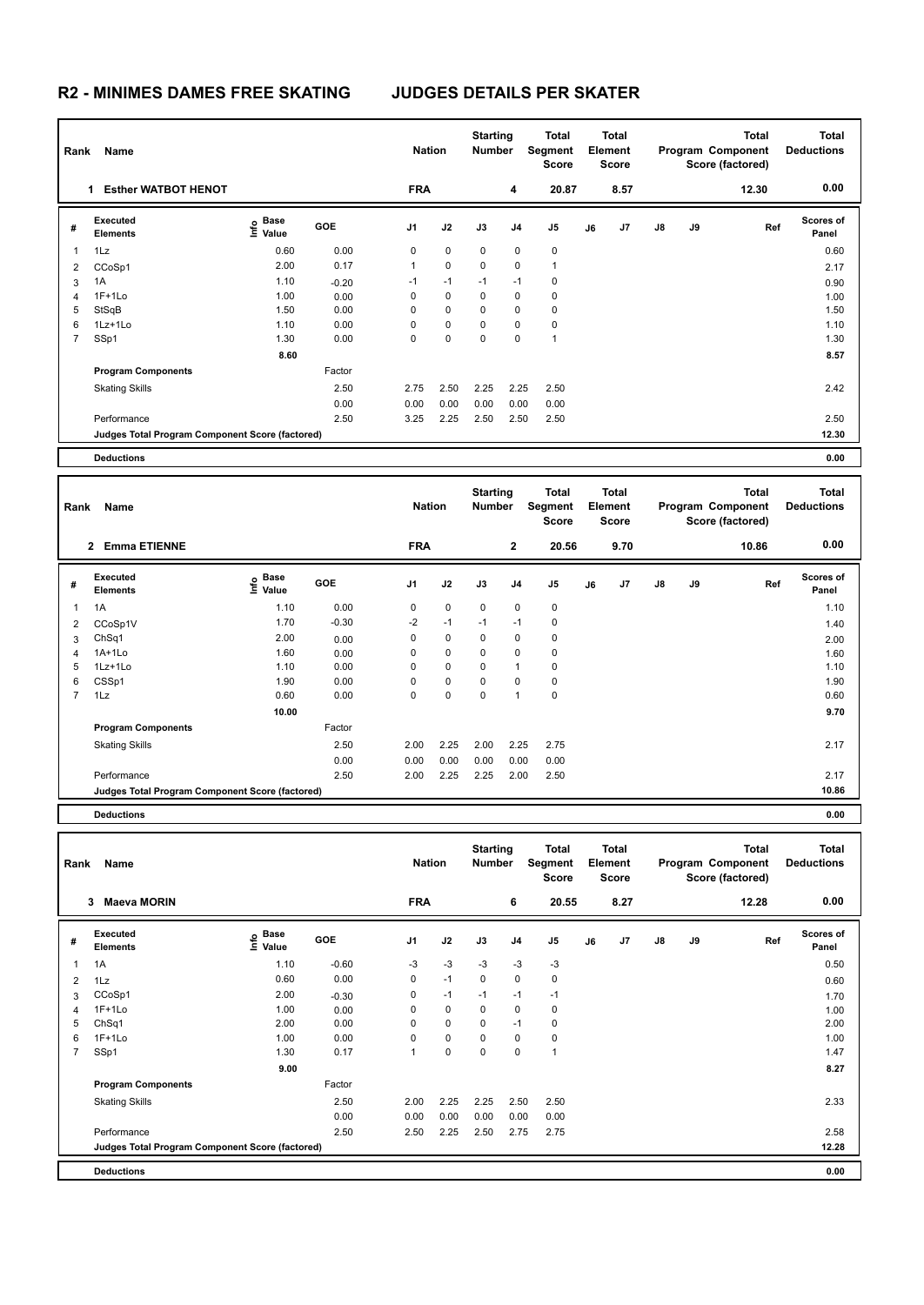| Rank           | Name                                            |                                  | <b>Nation</b> |                | <b>Starting</b><br><b>Number</b> |      | <b>Total</b><br>Segment<br><b>Score</b> |             | <b>Total</b><br>Element<br><b>Score</b> |      |               | <b>Total</b><br>Program Component<br>Score (factored) | <b>Total</b><br><b>Deductions</b> |                    |
|----------------|-------------------------------------------------|----------------------------------|---------------|----------------|----------------------------------|------|-----------------------------------------|-------------|-----------------------------------------|------|---------------|-------------------------------------------------------|-----------------------------------|--------------------|
|                | <b>Manuella LOUIS</b><br>4                      |                                  |               | <b>FRA</b>     |                                  |      | 3                                       | 20.44       |                                         | 8.23 |               |                                                       | 12.71                             | 0.50               |
| #              | Executed<br><b>Elements</b>                     | <b>Base</b><br>e Base<br>⊆ Value | <b>GOE</b>    | J <sub>1</sub> | J2                               | J3   | J <sub>4</sub>                          | J5          | J6                                      | J7   | $\mathsf{J}8$ | J9                                                    | Ref                               | Scores of<br>Panel |
| 1              | 1A                                              | 1.10                             | 0.00          | 0              | $\mathbf 0$                      | 0    | 1                                       | $\mathbf 0$ |                                         |      |               |                                                       |                                   | 1.10               |
| 2              | SSp1                                            | 1.30                             | 0.00          | 0              | $\mathbf 0$                      | 0    | 0                                       | $\mathbf 0$ |                                         |      |               |                                                       |                                   | 1.30               |
| 3              | ChSq1                                           | 2.00                             | 0.00          | 0              | $\pmb{0}$                        | 0    | 0                                       | 0           |                                         |      |               |                                                       |                                   | 2.00               |
| 4              | 1Lz+1A+SEQ                                      | 1.36                             | $-0.60$       | -3             | $-3$                             | $-3$ | $-3$                                    | $-3$        |                                         |      |               |                                                       |                                   | 0.76               |
| 5              | 1F                                              | 0.50                             | 0.07          | 1              | 0                                | 0    | 1                                       | $\mathbf 0$ |                                         |      |               |                                                       |                                   | 0.57               |
| 6              | <b>CUSpB</b>                                    | 1.50                             | $-0.10$       | $-1$           | $\mathbf 0$                      | $-1$ | 0                                       | 0           |                                         |      |               |                                                       |                                   | 1.40               |
| $\overline{7}$ | 1Lz+1Lo                                         | 1.10                             | 0.00          | 0              | 0                                | 0    | $\overline{\phantom{a}}$                | $\mathbf 0$ |                                         |      |               |                                                       |                                   | 1.10               |
|                |                                                 | 8.86                             |               |                |                                  |      |                                         |             |                                         |      |               |                                                       |                                   | 8.23               |
|                | <b>Program Components</b>                       |                                  | Factor        |                |                                  |      |                                         |             |                                         |      |               |                                                       |                                   |                    |
|                | <b>Skating Skills</b>                           |                                  | 2.50          | 2.75           | 3.00                             | 2.75 | 2.75                                    | 2.50        |                                         |      |               |                                                       |                                   | 2.75               |
|                |                                                 |                                  | 0.00          | 0.00           | 0.00                             | 0.00 | 0.00                                    | 0.00        |                                         |      |               |                                                       |                                   |                    |
|                | Performance                                     |                                  | 2.50          | 3.00           | 2.50                             | 2.50 | 2.00                                    | 2.00        |                                         |      |               |                                                       |                                   | 2.33               |
|                | Judges Total Program Component Score (factored) |                                  |               |                |                                  |      |                                         |             |                                         |      |               |                                                       |                                   | 12.71              |
|                | <b>Deductions</b>                               | Falls:                           | $-0.50$       |                |                                  |      |                                         |             |                                         |      |               |                                                       |                                   | $-0.50$            |

| Rank           | Name                                            |                                  |            | <b>Nation</b>  |             | <b>Starting</b><br><b>Number</b> |      | Total<br>Segment<br><b>Score</b> |    | <b>Total</b><br>Element<br><b>Score</b> |               |    | <b>Total</b><br>Program Component<br>Score (factored) | <b>Total</b><br><b>Deductions</b> |
|----------------|-------------------------------------------------|----------------------------------|------------|----------------|-------------|----------------------------------|------|----------------------------------|----|-----------------------------------------|---------------|----|-------------------------------------------------------|-----------------------------------|
|                | 5 Clara TEXEREAU                                |                                  |            | <b>FRA</b>     |             |                                  | 12   | 18.80                            |    | 6.10                                    |               |    | 12.70                                                 | 0.00                              |
| #              | <b>Executed</b><br><b>Elements</b>              | <b>Base</b><br>e Base<br>⊆ Value | <b>GOE</b> | J <sub>1</sub> | J2          | J3                               | J4   | J <sub>5</sub>                   | J6 | J7                                      | $\mathsf{J}8$ | J9 | Ref                                                   | <b>Scores of</b><br>Panel         |
| 1              | 1Lo                                             | 0.50                             | 0.13       | 1              | 0           | $\mathbf 0$                      | 1    | $\mathbf{1}$                     |    |                                         |               |    |                                                       | 0.63                              |
| 2              | $1F+1Lo$                                        | 1.00                             | 0.00       | 0              | $\mathbf 0$ | 0                                |      | 0                                |    |                                         |               |    |                                                       | 1.00                              |
| 3              | StSqB                                           | 1.50                             | 0.00       | 0              | $\mathbf 0$ | $\mathbf 0$                      | 0    | 0                                |    |                                         |               |    |                                                       | 1.50                              |
| 4              | $1F+1T$                                         | 0.90                             | 0.00       | 0              | $\mathbf 0$ | 0                                | 1    | 0                                |    |                                         |               |    |                                                       | 0.90                              |
| 5              | SSp1                                            | 1.30                             | 0.17       |                | $\mathbf 0$ | $\mathbf 0$                      | 0    | $\mathbf{1}$                     |    |                                         |               |    |                                                       | 1.47                              |
| 6              | 1Lz                                             | 0.60                             | 0.00       | $\mathbf 0$    | $\mathbf 0$ | $\mathbf 0$                      | 0    | $\pmb{0}$                        |    |                                         |               |    |                                                       | 0.60                              |
| $\overline{7}$ | CoSp                                            | 0.00                             | 0.00       |                |             |                                  |      | $\overline{\phantom{a}}$         |    |                                         |               |    |                                                       | 0.00                              |
|                |                                                 | 5.80                             |            |                |             |                                  |      |                                  |    |                                         |               |    |                                                       | 6.10                              |
|                | <b>Program Components</b>                       |                                  | Factor     |                |             |                                  |      |                                  |    |                                         |               |    |                                                       |                                   |
|                | <b>Skating Skills</b>                           |                                  | 2.50       | 2.75           | 2.50        | 2.50                             | 2.75 | 2.50                             |    |                                         |               |    |                                                       | 2.58                              |
|                |                                                 |                                  | 0.00       | 0.00           | 0.00        | 0.00                             | 0.00 | 0.00                             |    |                                         |               |    |                                                       |                                   |
|                | Performance                                     |                                  | 2.50       | 2.50           | 2.00        | 2.25                             | 2.75 | 2.75                             |    |                                         |               |    |                                                       | 2.50                              |
|                | Judges Total Program Component Score (factored) |                                  |            |                |             |                                  |      |                                  |    |                                         |               |    |                                                       | 12.70                             |
|                | <b>Deductions</b>                               |                                  |            |                |             |                                  |      |                                  |    |                                         |               |    |                                                       | 0.00                              |

| Rank           | Name                                            |                           |            | <b>Nation</b>  |             | <b>Starting</b><br><b>Number</b> |                | Total<br>Segment<br>Score |    | <b>Total</b><br>Element<br><b>Score</b> |               |    | <b>Total</b><br>Program Component<br>Score (factored) | <b>Total</b><br><b>Deductions</b> |
|----------------|-------------------------------------------------|---------------------------|------------|----------------|-------------|----------------------------------|----------------|---------------------------|----|-----------------------------------------|---------------|----|-------------------------------------------------------|-----------------------------------|
|                | <b>Solenne PICHARD</b><br>6                     |                           |            | <b>FRA</b>     |             |                                  | $\overline{7}$ | 18.70                     |    | 7.84                                    |               |    | 10.86                                                 | 0.00                              |
| #              | <b>Executed</b><br><b>Elements</b>              | Base<br>e Base<br>⊆ Value | <b>GOE</b> | J <sub>1</sub> | J2          | J3                               | J <sub>4</sub> | J5                        | J6 | J7                                      | $\mathsf{J}8$ | J9 | Ref                                                   | <b>Scores of</b><br>Panel         |
| 1              | 1A                                              | 1.10                      | $-0.20$    | $-1$           | $-1$        | $-2$                             | $-1$           | $\mathbf 0$               |    |                                         |               |    |                                                       | 0.90                              |
| 2              | ChSq1                                           | 2.00                      | 0.00       | 0              | $\mathbf 0$ | 0                                | 0              | $\mathbf{1}$              |    |                                         |               |    |                                                       | 2.00                              |
| 3              | 1A                                              | 1.10                      | $-0.33$    | $-2$           | $-2$        | $-2$                             | $-1$           | $-1$                      |    |                                         |               |    |                                                       | 0.77                              |
| 4              | CoSpBV                                          | 1.10                      | $-0.30$    | $-1$           | $-1$        | $-2$                             | $-1$           | $-1$                      |    |                                         |               |    |                                                       | 0.80                              |
| 5              | 1Lz+1Lo                                         | 1.10                      | $-0.03$    | 0              | $-1$        | $-1$                             | 0              | $\mathbf 0$               |    |                                         |               |    |                                                       | 1.07                              |
| 6              | $1F+1Lo$                                        | 1.00                      | 0.00       | 0              | $\mathbf 0$ | 0                                | $\mathbf 0$    | $\mathbf 0$               |    |                                         |               |    |                                                       | 1.00                              |
| $\overline{7}$ | SSp1                                            | 1.30                      | 0.00       | 0              | 0           | 0                                | 0              | $\mathbf{1}$              |    |                                         |               |    |                                                       | 1.30                              |
|                |                                                 | 8.70                      |            |                |             |                                  |                |                           |    |                                         |               |    |                                                       | 7.84                              |
|                | <b>Program Components</b>                       |                           | Factor     |                |             |                                  |                |                           |    |                                         |               |    |                                                       |                                   |
|                | <b>Skating Skills</b>                           |                           | 2.50       | 1.75           | 2.00        | 2.00                             | 2.50           | 2.50                      |    |                                         |               |    |                                                       | 2.17                              |
|                |                                                 |                           | 0.00       | 0.00           | 0.00        | 0.00                             | 0.00           | 0.00                      |    |                                         |               |    |                                                       |                                   |
|                | Performance                                     |                           | 2.50       | 2.00           | 2.00        | 2.00                             | 2.75           | 2.50                      |    |                                         |               |    |                                                       | 2.17                              |
|                | Judges Total Program Component Score (factored) |                           |            |                |             |                                  |                |                           |    |                                         |               |    |                                                       | 10.86                             |
|                | <b>Deductions</b>                               |                           |            |                |             |                                  |                |                           |    |                                         |               |    |                                                       | 0.00                              |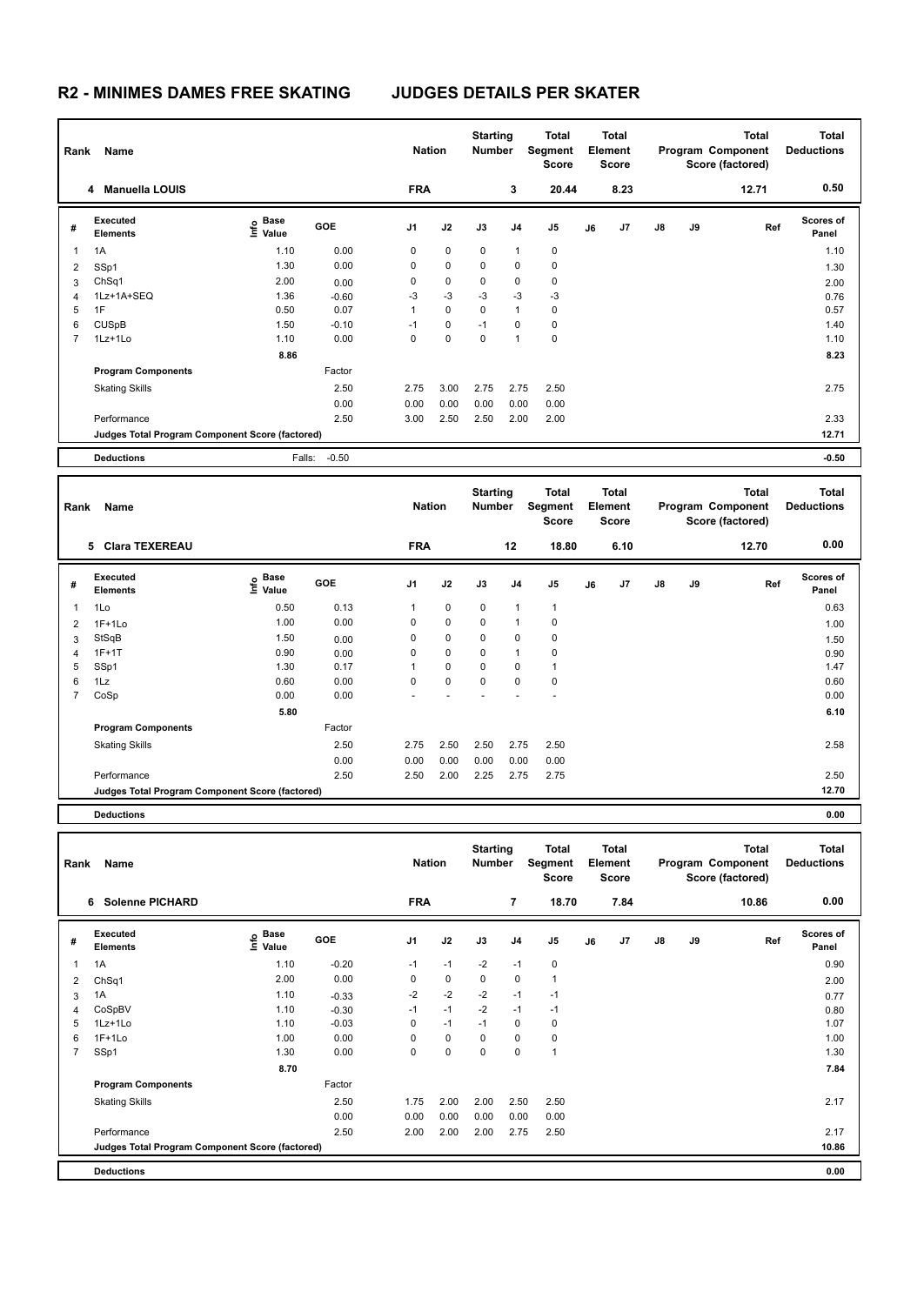| Rank           | Name<br><b>Angelina PASQUIER</b><br>7           |                                  |            |                          | <b>Nation</b> | <b>Starting</b><br><b>Number</b> |      | <b>Total</b><br>Segment<br><b>Score</b> |    | <b>Total</b><br>Element<br><b>Score</b> |               |    | <b>Total</b><br>Program Component<br>Score (factored) | <b>Total</b><br><b>Deductions</b> |
|----------------|-------------------------------------------------|----------------------------------|------------|--------------------------|---------------|----------------------------------|------|-----------------------------------------|----|-----------------------------------------|---------------|----|-------------------------------------------------------|-----------------------------------|
|                |                                                 |                                  |            | <b>FRA</b>               |               |                                  | 9    | 17.16                                   |    | 7.33                                    |               |    | 10.83                                                 | 1.00                              |
| #              | Executed<br><b>Elements</b>                     | <b>Base</b><br>e Base<br>⊆ Value | <b>GOE</b> | J <sub>1</sub>           | J2            | J3                               | J4   | J5                                      | J6 | J <sub>7</sub>                          | $\mathsf{J}8$ | J9 | Ref                                                   | Scores of<br>Panel                |
| 1              | 1A                                              | 1.10                             | 0.00       | 0                        | $\mathbf 0$   | $\mathbf 0$                      | 0    | 0                                       |    |                                         |               |    |                                                       | 1.10                              |
| 2              | ChSq1                                           | 2.00                             | 0.00       | 0                        | $\mathbf 0$   | 0                                | 0    | $\mathbf 0$                             |    |                                         |               |    |                                                       | 2.00                              |
| 3              | $1F+1Lo$                                        | 1.00                             | 0.00       | 0                        | 0             | 0                                | 0    | $\mathbf 0$                             |    |                                         |               |    |                                                       | 1.00                              |
| 4              | CCoSp                                           | 0.00                             | 0.00       | $\overline{\phantom{0}}$ |               |                                  |      | $\overline{\phantom{a}}$                |    |                                         |               |    |                                                       | 0.00                              |
| 5              | 1A                                              | 1.10                             | $-0.07$    | 0                        | $\mathbf 0$   | $-1$                             | 0    | $-1$                                    |    |                                         |               |    |                                                       | 1.03                              |
| 6              | $1F+1Lo$                                        | 1.00                             | 0.00       | 0                        | $\mathbf 0$   | 0                                | 0    | 0                                       |    |                                         |               |    |                                                       | 1.00                              |
| $\overline{7}$ | SSp1                                            | 1.30                             | $-0.10$    | 0                        | 0             | $-1$                             | $-1$ | $\mathbf 0$                             |    |                                         |               |    |                                                       | 1.20                              |
|                |                                                 | 7.50                             |            |                          |               |                                  |      |                                         |    |                                         |               |    |                                                       | 7.33                              |
|                | <b>Program Components</b>                       |                                  | Factor     |                          |               |                                  |      |                                         |    |                                         |               |    |                                                       |                                   |
|                | <b>Skating Skills</b>                           |                                  | 2.50       | 2.50                     | 2.00          | 2.25                             | 2.50 | 2.25                                    |    |                                         |               |    |                                                       | 2.33                              |
|                |                                                 |                                  | 0.00       | 0.00                     | 0.00          | 0.00                             | 0.00 | 0.00                                    |    |                                         |               |    |                                                       |                                   |
|                | Performance                                     |                                  | 2.50       | 2.25                     | 1.75          | 2.00                             | 2.50 | 1.75                                    |    |                                         |               |    |                                                       | 2.00                              |
|                | Judges Total Program Component Score (factored) |                                  |            |                          |               |                                  |      |                                         |    |                                         |               |    |                                                       | 10.83                             |
|                | <b>Deductions</b>                               | Time violation:                  | $-1.00$    |                          |               |                                  |      |                                         |    |                                         |               |    |                                                       | $-1.00$                           |

| Rank           | Name                                            |                                             |            | <b>Nation</b>  |             | <b>Starting</b><br><b>Number</b> |                | <b>Total</b><br>Segment<br><b>Score</b> |    | <b>Total</b><br>Element<br><b>Score</b> |               |    | <b>Total</b><br>Program Component<br>Score (factored) | <b>Total</b><br><b>Deductions</b> |
|----------------|-------------------------------------------------|---------------------------------------------|------------|----------------|-------------|----------------------------------|----------------|-----------------------------------------|----|-----------------------------------------|---------------|----|-------------------------------------------------------|-----------------------------------|
|                | <b>Nayah CHANTREAU</b><br>8                     |                                             |            | <b>FRA</b>     |             |                                  | 1              | 16.70                                   |    | 7.40                                    |               |    | 9.80                                                  | 0.50                              |
| #              | <b>Executed</b><br><b>Elements</b>              | <b>Base</b><br>e <sup>Base</sup><br>⊆ Value | <b>GOE</b> | J <sub>1</sub> | J2          | J3                               | J <sub>4</sub> | J <sub>5</sub>                          | J6 | J7                                      | $\mathsf{J}8$ | J9 | Ref                                                   | <b>Scores of</b><br>Panel         |
| 1              | 1A                                              | 1.10                                        | $-0.20$    | $-1$           | $-1$        | $-1$                             | $-1$           | $-1$                                    |    |                                         |               |    |                                                       | 0.90                              |
| 2              | 1Lz                                             | 0.60                                        | 0.00       | 0              | 0           | $-1$                             | 0              | 0                                       |    |                                         |               |    |                                                       | 0.60                              |
| 3              | SSp1                                            | 1.30                                        | 0.00       | 0              | $\mathbf 0$ | $-1$                             | 0              | 0                                       |    |                                         |               |    |                                                       | 1.30                              |
| 4              | StSqB                                           | 1.50                                        | 0.00       | 0              | $-1$        | $\Omega$                         | 0              | 0                                       |    |                                         |               |    |                                                       | 1.50                              |
| 5              | CCoSp1V                                         | 1.70                                        | $-0.20$    | 0              | $-1$        | $-1$                             | $-1$           | 0                                       |    |                                         |               |    |                                                       | 1.50                              |
| 6              | 1A                                              | 1.10                                        | $-0.60$    | $-3$           | $-3$        | $-3$                             | $-3$           | $-3$                                    |    |                                         |               |    |                                                       | 0.50                              |
| $\overline{7}$ | 1Lz+1Lo                                         | 1.10                                        | 0.00       | 0              | $\mathbf 0$ | $\mathbf 0$                      | $\Omega$       | $\mathbf 0$                             |    |                                         |               |    |                                                       | 1.10                              |
|                |                                                 | 8.40                                        |            |                |             |                                  |                |                                         |    |                                         |               |    |                                                       | 7.40                              |
|                | <b>Program Components</b>                       |                                             | Factor     |                |             |                                  |                |                                         |    |                                         |               |    |                                                       |                                   |
|                | <b>Skating Skills</b>                           |                                             | 2.50       | 1.75           | 2.00        | 1.75                             | 2.25           | 2.25                                    |    |                                         |               |    |                                                       | 2.00                              |
|                |                                                 |                                             | 0.00       | 0.00           | 0.00        | 0.00                             | 0.00           | 0.00                                    |    |                                         |               |    |                                                       |                                   |
|                | Performance                                     |                                             | 2.50       | 2.00           | 1.50        | 1.75                             | 2.00           | 2.00                                    |    |                                         |               |    |                                                       | 1.92                              |
|                | Judges Total Program Component Score (factored) |                                             |            |                |             |                                  |                |                                         |    |                                         |               |    |                                                       | 9.80                              |
|                | <b>Deductions</b>                               | Falls:                                      | $-0.50$    |                |             |                                  |                |                                         |    |                                         |               |    |                                                       | $-0.50$                           |

| Rank           | Name<br><b>Maelle COUTANT</b><br>9              |    |                           |         | <b>Nation</b>  |             | <b>Starting</b><br><b>Number</b> |                | <b>Total</b><br>Segment<br><b>Score</b> |    | <b>Total</b><br><b>Element</b><br><b>Score</b> |               |    | <b>Total</b><br>Program Component<br>Score (factored) | <b>Total</b><br><b>Deductions</b> |
|----------------|-------------------------------------------------|----|---------------------------|---------|----------------|-------------|----------------------------------|----------------|-----------------------------------------|----|------------------------------------------------|---------------|----|-------------------------------------------------------|-----------------------------------|
|                |                                                 |    |                           |         | <b>FRA</b>     |             |                                  | 8              | 16.40                                   |    | 6.20                                           |               |    | 10.20                                                 | 0.00                              |
| #              | Executed<br><b>Elements</b>                     |    | Base<br>o Base<br>⊆ Value | GOE     | J <sub>1</sub> | J2          | J3                               | J <sub>4</sub> | J5                                      | J6 | J <sub>7</sub>                                 | $\mathsf{J}8$ | J9 | Ref                                                   | <b>Scores of</b><br>Panel         |
| 1              | 1A<<                                            | << | 0.00                      | 0.00    |                |             |                                  |                | $\overline{\phantom{a}}$                |    |                                                |               |    |                                                       | 0.00                              |
| $\overline{2}$ | $1F+1Lo$                                        |    | 1.00                      | 0.00    | 0              | $\mathbf 0$ | $\mathbf 0$                      | 0              | 0                                       |    |                                                |               |    |                                                       | 1.00                              |
| 3              | CSSp                                            |    | 0.00                      | 0.00    |                |             |                                  |                | $\overline{\phantom{a}}$                |    |                                                |               |    |                                                       | 0.00                              |
| 4              | 1A                                              |    | 1.10                      | $-0.20$ | $-1$           | $-1$        | $-1$                             | $-1$           | $-2$                                    |    |                                                |               |    |                                                       | 0.90                              |
| 5              | $1F+1Lo$                                        |    | 1.00                      | 0.00    | 0              | $\mathbf 0$ | $\mathbf 0$                      | 0              | 0                                       |    |                                                |               |    |                                                       | 1.00                              |
| 6              | CoSp1V                                          |    | 1.30                      | 0.00    | 0              | 0           | $\mathbf 0$                      | $\mathbf 0$    | 0                                       |    |                                                |               |    |                                                       | 1.30                              |
| 7              | ChSq1                                           |    | 2.00                      | 0.00    | 0              | 0           | $-1$                             | 0              | 0                                       |    |                                                |               |    |                                                       | 2.00                              |
|                |                                                 |    | 6.40                      |         |                |             |                                  |                |                                         |    |                                                |               |    |                                                       | 6.20                              |
|                | <b>Program Components</b>                       |    |                           | Factor  |                |             |                                  |                |                                         |    |                                                |               |    |                                                       |                                   |
|                | <b>Skating Skills</b>                           |    |                           | 2.50    | 1.75           | 1.75        | 2.00                             | 2.75           | 2.25                                    |    |                                                |               |    |                                                       | 2.00                              |
|                |                                                 |    |                           | 0.00    | 0.00           | 0.00        | 0.00                             | 0.00           | 0.00                                    |    |                                                |               |    |                                                       |                                   |
|                | Performance                                     |    |                           | 2.50    | 2.00           | 1.75        | 2.25                             | 2.75           | 2.00                                    |    |                                                |               |    |                                                       | 2.08                              |
|                | Judges Total Program Component Score (factored) |    |                           |         |                |             |                                  |                |                                         |    |                                                |               |    |                                                       | 10.20                             |
|                | <b>Deductions</b>                               |    |                           |         |                |             |                                  |                |                                         |    |                                                |               |    |                                                       | 0.00                              |

<< Downgraded jump